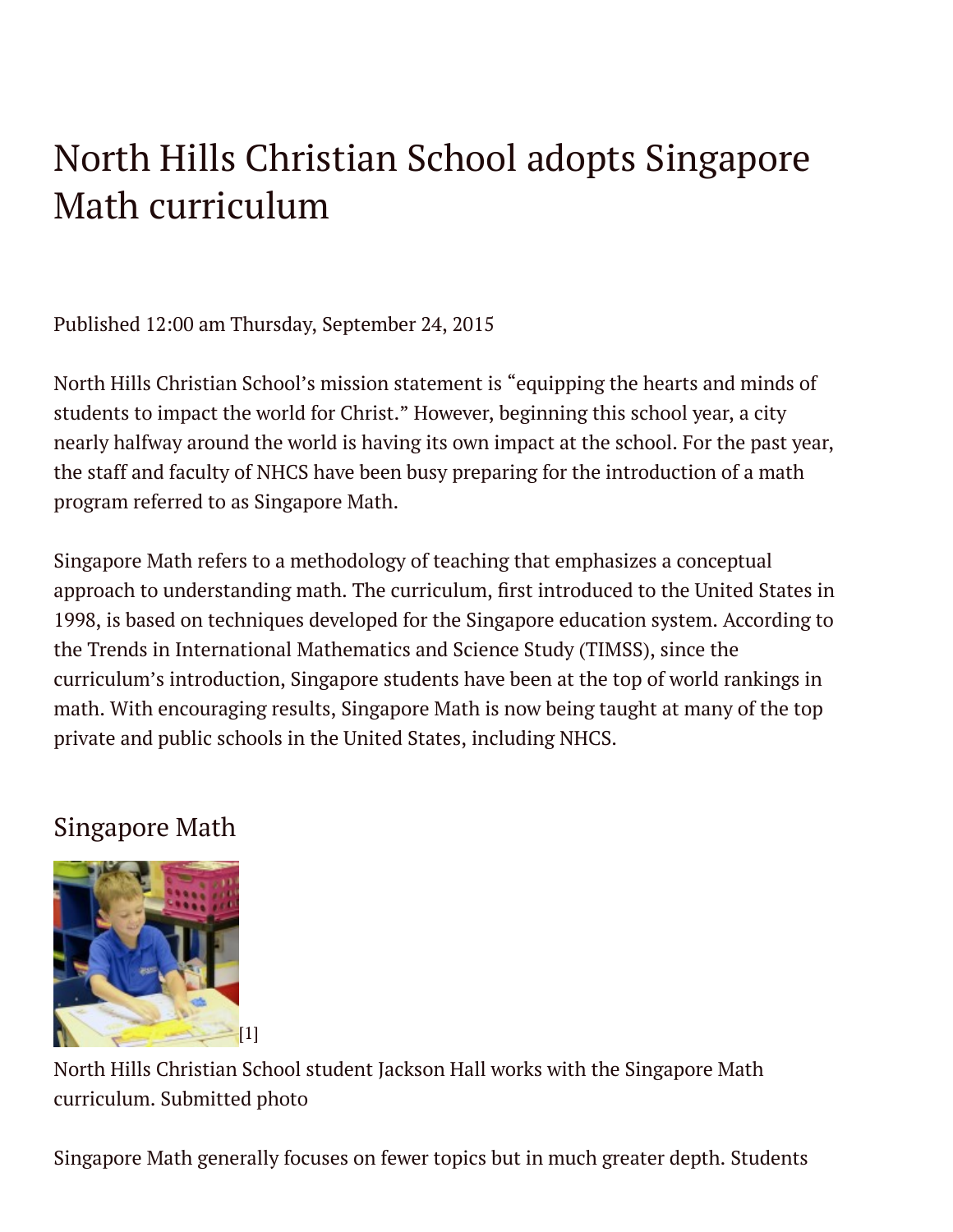don't just learn how to solve for an answer; they learn the how and why of the method. There is an emphasis on mastery of mathematical concepts. The method is unique in the fact that the methods of teaching have been developed to enhance the learning experience for both visual and auditory learners. The primary approach is referred to as CPA: Concrete, Pictorial, Abstract. This methodology is a layered approach which allows students to build a solid foundation in a developmentally appropriate sequence. During the Concrete phase, students manipulate objects to gain a foundational understanding about what is being taught. At the Pictorial phase, the student moves to a drawn representation of the concept. Finally, the student is led to the Abstract phase, where problems are written out on paper using numbers and symbols. This approach allows students to understand the "why" before the "how."

Maria Lowder, executive director of NHCS, states that, "We are very excited about the introduction of Singapore Math to NHCS and Salisbury. This is another foundational building block in the continuing push for excellence in our classical approach to education. The introduction of Singapore Math to the kindergarten through seventh grades will help our students master the mathematical concepts so important in today's world."

In order to help parents learn more about this program, NHCS hosted a number of informational events during the summer where the foundations of the program were shared. There will also be several opportunities throughout the year for parents to experience this math program ärst hand. Parents will become the students as they step back into the classroom to solve math problems using the CPA approach and model drawing.

To more about Singapore Math at or other programs at NHCS, contact Katie Campbell, director of recruitment and retention at [kcampbell@northhillschristian.com](mailto:kcampbell@northhillschristian.com)<sup>[2]</sup> or 704-636-3005, ext. 109.

## **Comments**

comments